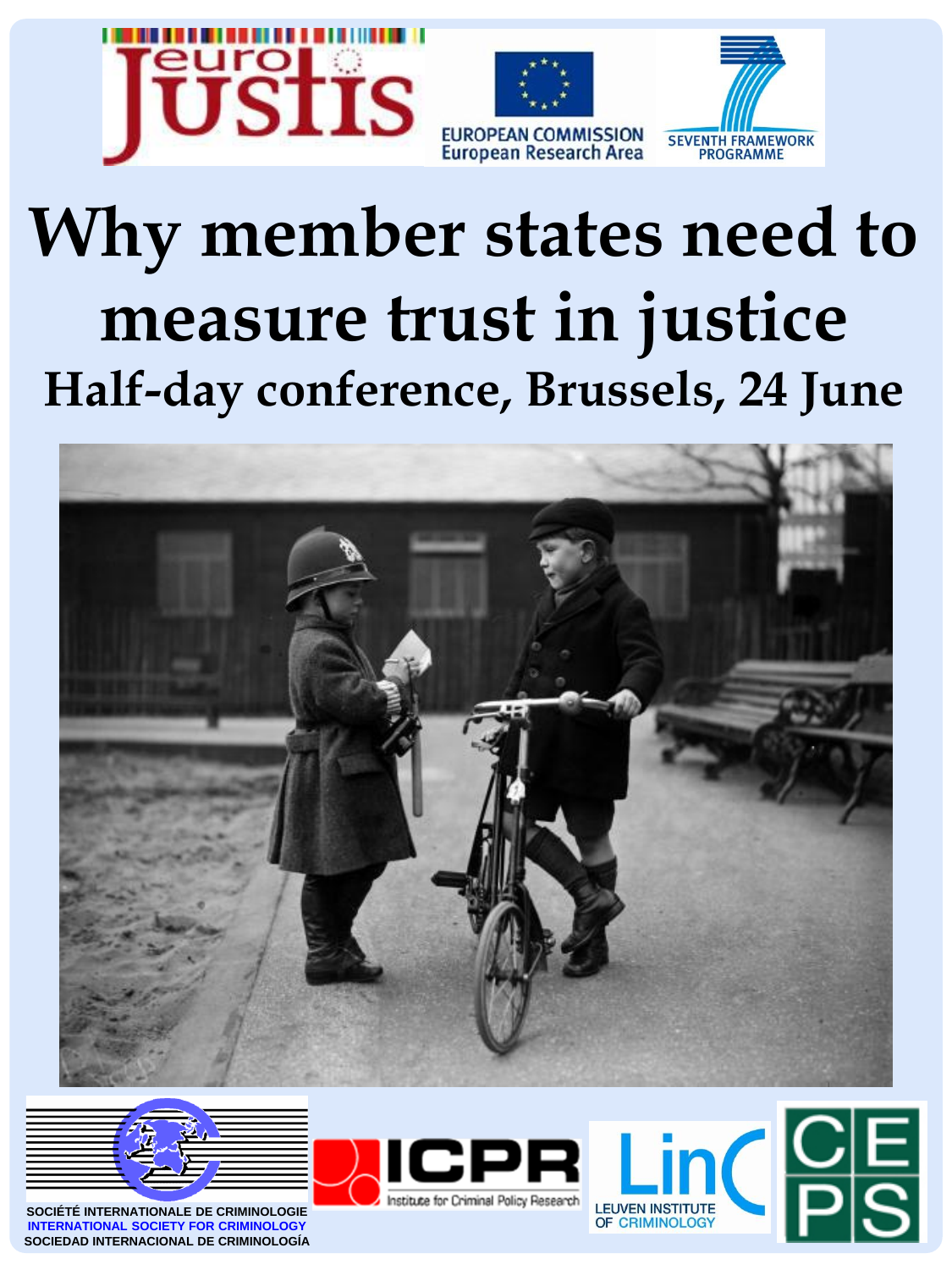

Hosted by: Centre for European Policy Studies Place du Congrès 1, Brussels Conference Room Friday 24 June 2011

To find the Centre for European Policy Studies, follow this link <http://www.ceps.eu/content/ceps-contact-information-page>

## **Programme:**

| $10:00 - 10:15$ | Welcome (Dr Manuela Alfé, European            |
|-----------------|-----------------------------------------------|
|                 | Commission)                                   |
| $10:15 - 11:00$ | The EURO-JUSTIS project: concepts and         |
|                 | preliminary findings (Prof. Mike Hough, ICPR) |
| $11:00 - 11:30$ | Coffee break                                  |
| $11:30 - 12:00$ | The Belgium experience of monitoring trust    |
|                 | (Prof. Stephan Parmentier, Leuven Institute   |
|                 | of Criminology)                               |
| $12:00 - 12:30$ | Trust in justice and ethnic minorities        |
|                 | (Prof. Sebastian Roché, CNRS)                 |
| $12:30 - 12:45$ | Future work on trust in justice               |
|                 | (Dr Stefano Maffei, University of Parma)      |
| $12:45 - 13:00$ | Closing – next steps                          |
|                 | (Prof. Mike Hough)                            |
|                 |                                               |